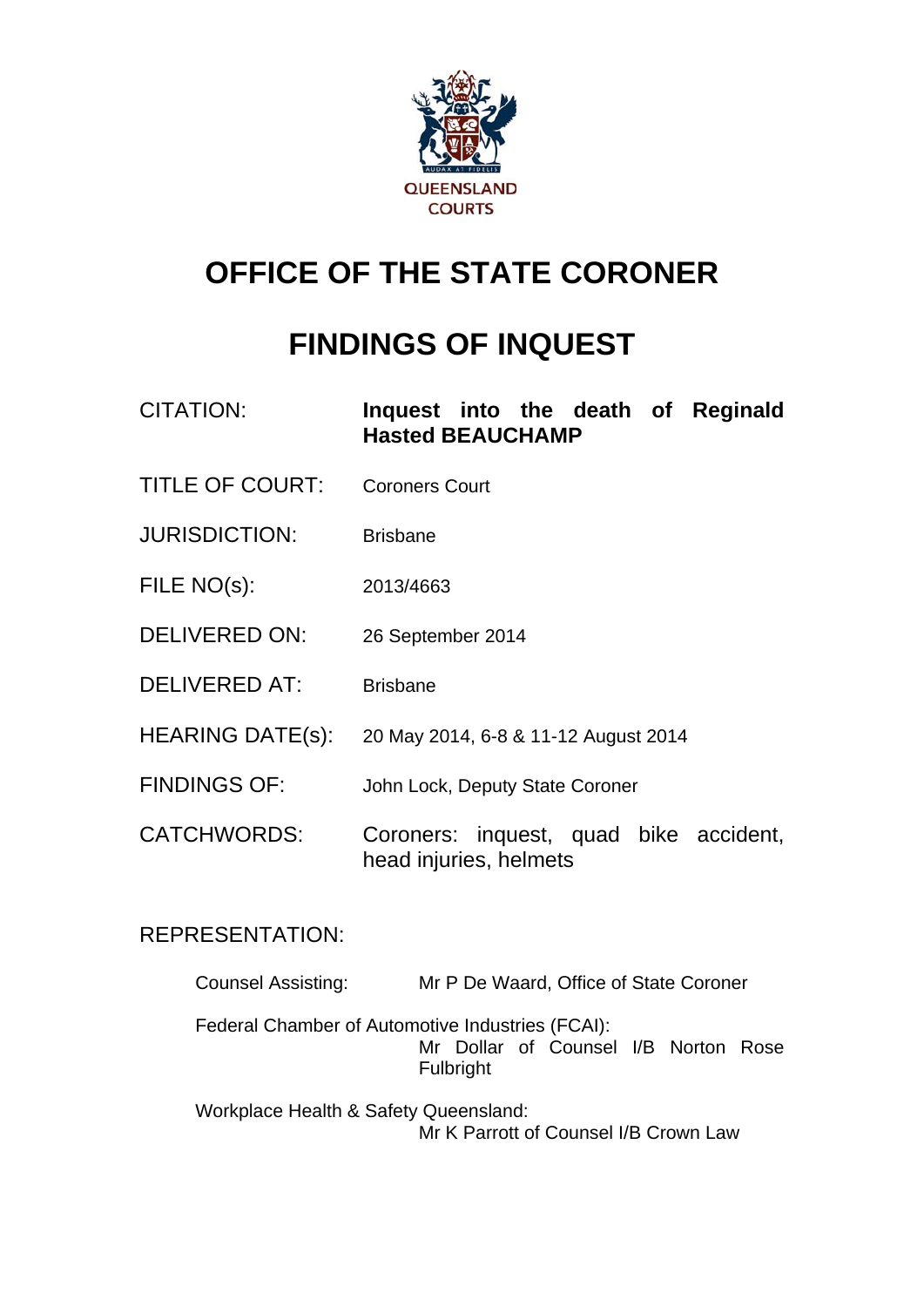## **Contents**

<span id="page-1-0"></span>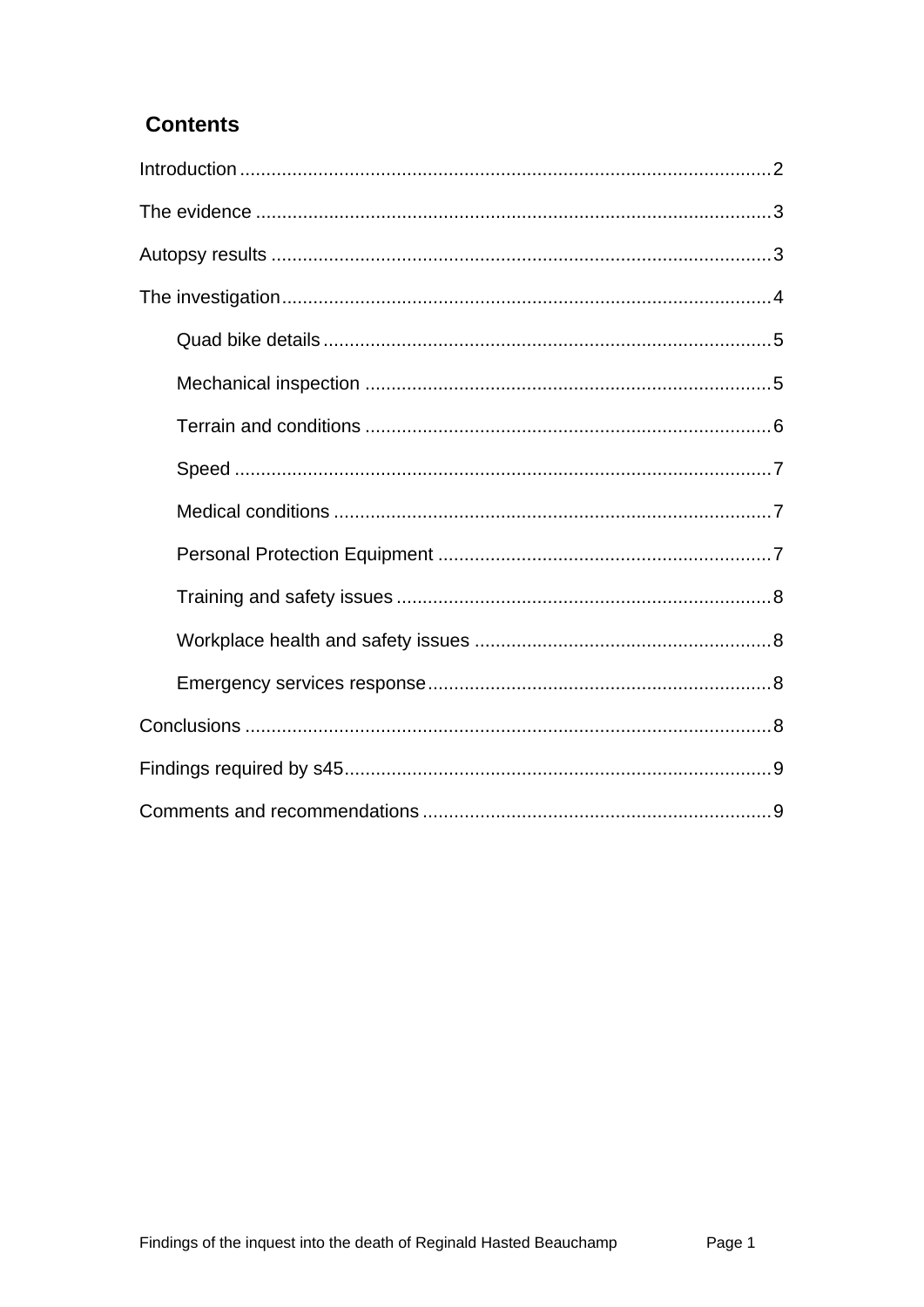## **Introduction**

l

<span id="page-2-0"></span>Approximately 170 deaths over the past decade have occurred in Australia and New Zealand where Quad Bikes were involved. Most of these have occurred in a rural setting and the leading cause of death on farms in Queensland has some involvement with a quad bike.<sup>[1](#page-1-0)</sup>

It is uncontroversial to say that a number of the statistical sources confirm that the majority of deaths occurred in the age group of  $10 - 19$  and a second highest age group for those over the age of 50.

Quad Bikes are essentially four wheeled motorbikes. They are motorised vehicles designed to travel on four low-pressure tires, having a seat designed to be straddled by the operator, and handlebars for steering control. They are used for both recreational purposes, either privately or in tourism, or for agricultural purposes. In Australia and New Zealand they are typically used in rural settings. They are utilised by search and rescue teams. In the United States of America they are also used in rural settings but the majority are used in a recreational setting.

Whatever may be said about their utility, they have become essential equipment on many farms. That being said, the evidence gathered during this multiple inquest raise many issues including the importance of active riding, good maintenance, use of correct tyre pressure, use of helmets, not allowing children to ride adult sized quad bikes, understanding the limitations of the vehicle and that tragic incidents can occur in quite benign conditions. The cases also emphasise the importance of riders making appropriate decisions.

Most standard quad bikes have no roll over protection system (ROPS). In broad terms, a ROPS is a cabin or roll bar structure on top of the quad bike, which incorporates a seatbelt to restrict movement outside the protective zone in the event of a roll over. Other possible protection mechanisms include Crush Protection Devices (CPD), which is a two bar or circular structure attached to the rear of the vehicle, which aims to provide a protective space in the event of a roll over, but without a seat belt. The utility of either device has been the subject of considerable debate.

Quad Bikes are referred to by the manufacturers and marketed to the public as 'All Terrain Vehicles' (ATVs). There has been some criticism of the use of that term.<sup>[2](#page-2-1)</sup> In this inquest it is intended to adopt the term Quad Bike, but I do so conscious of both arguments and simply use the term in this phase of the inquest because it is one known better to the general public in Australia.

There has been considerable research, studies, reports and investigations carried out by varying persons and organisations considering how to reduce the number of quad bike related accidents. Although there is considerable agreement in relation to a number of issues, there has been robust debate between the main protagonists and considerable difficulty in reaching a consensus as to how to move forward on some of the more contentious issues.

<sup>&</sup>lt;sup>1</sup> Lisa Crockett, *National Coronial Information System Database Search.* The report was dated up to 1 January 2013 and noted there is a possibility of underreporting due to filing errors and currently open investigations. The deaths involved in this inquest would not be included. By the time of the inquest the figures estimated were closer to 195. 2

<span id="page-2-1"></span><sup>&</sup>lt;sup>2</sup> Coroner John Olle, *Record of Investigation into Death of Thomas John Hutchings (2009)* State Coroner Victoria, case number 3067/02, p 4. Coroner HB Shortland, *An inquiry into the death of Carlos Mendoza,* Coroners Court New Zealand, CSU- 2010-WHG- 000185 at p 25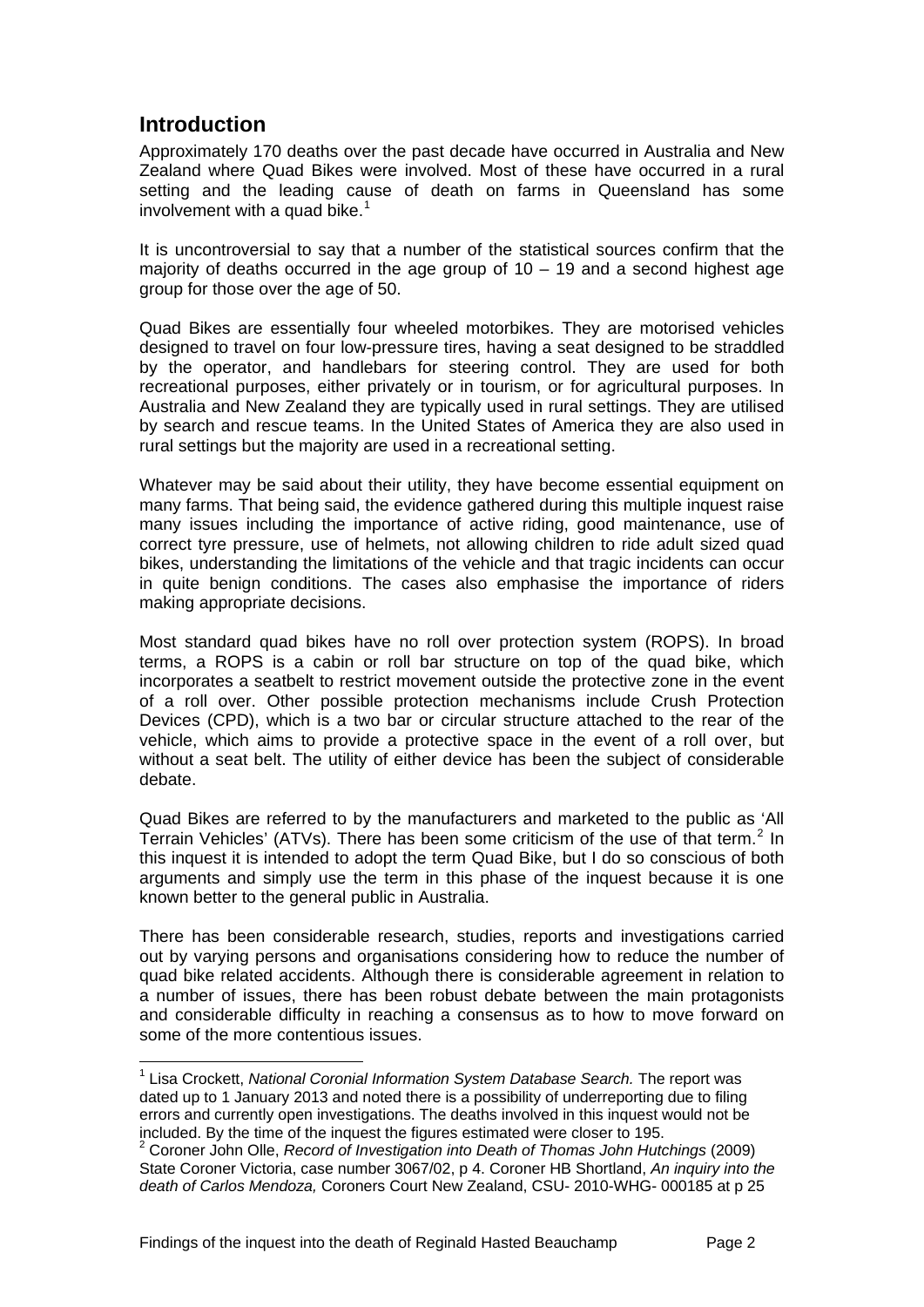This inquest will examine the circumstances of the deaths of nine individuals. Findings in relation to each of those cases will be made in the first phase of this inquest. In the second phase I will hear evidence concerning what recommendations should be made to help prevent deaths occurring in similar circumstances in future.

## <span id="page-3-0"></span>**The evidence**

- 1. Mr Reginald Beauchamp was an 86 year old grazier who resided with his wife and son on a 100,000 ha cattle property owned and operated by his family at Stockport Station, 25km from Boulia. He died in hospital on 27 December 2013, five days after sustaining head injuries due to a quad bike accident, whilst working on his property.
- 2. On Sunday 22 December 2013 at about 4.40pm, Mr Beauchamp left his residence on his quad bike to move some cattle that were on a road into a paddock. The paddock was about 2km from the residence. His son, Mr George Beauchamp went off to do a different job.
- 3. Mr Beauchamp would normally return from this task by 6:00pm. When he had not returned by 7:00pm, his son went looking for him. His son located Mr Beauchamp between 7:05pm and 7:15pm lying on his side between the front and rear wheels of the quad bike. His head and shoulders were under the centre of the quad bike. They were located near an open gate along the fence line. The quad bike motor was still running and the quad bike was upright. Mr Beauchamp's son recalls that the last tyre tracks he could see were closer than 1m to the quad bike and the tracks were facing the side of the quad bike.
- 4. Mr Beauchamp's son placed the quad bike into neutral and lifted the quad bike off him by lifting one end at a time. He then turned the motor off. He called his mother on the UHF radio and told her to call an ambulance. Mr Beauchamp was unconscious but still breathing. He did not look like he had sustained a lot of injury but there was a little blood on his head. He was in a semi recovery position, so his son left him where he was until the ambulance arrived at about 7:40pm.
- 5. Senior Constable Nathan Blackburn from the Boulia Police Station was called by the Boulia Medical Centre to drive the ambulance to Mr Beauchamp's residence. When he arrived, his first priority was to attend to Mr Beauchamp who was breathing but not responding. He transported Mr Beauchamp to the Boulia Medical Centre. Mr Beauchamp was then transported by the Royal Flying Doctor Service to the Townsville Hospital in critical condition. On arrival, Mr Beauchamp was admitted into Intensive Care and underwent a series of testing.
- 6. Mr Beauchamp was diagnosed with a large left frontal hemorrhagic contusion with oedema and focal mass effect, a right parietal contusion and basal cisterns patent. In light of poor prognostic factors, he was given supportive care with breathing provided by mechanical ventilation. He was extubated on 27 December 2013 and died shortly after.

### <span id="page-3-1"></span>**Autopsy results**

- 7. An external autopsy was conducted by a forensic pathologist, Professor David Williams, on 31 December 2013. The autopsy report was completed on 12 March 2014.
- 8. Professor Williams noted that Mr Beauchamp weighed 70kg. There was a mild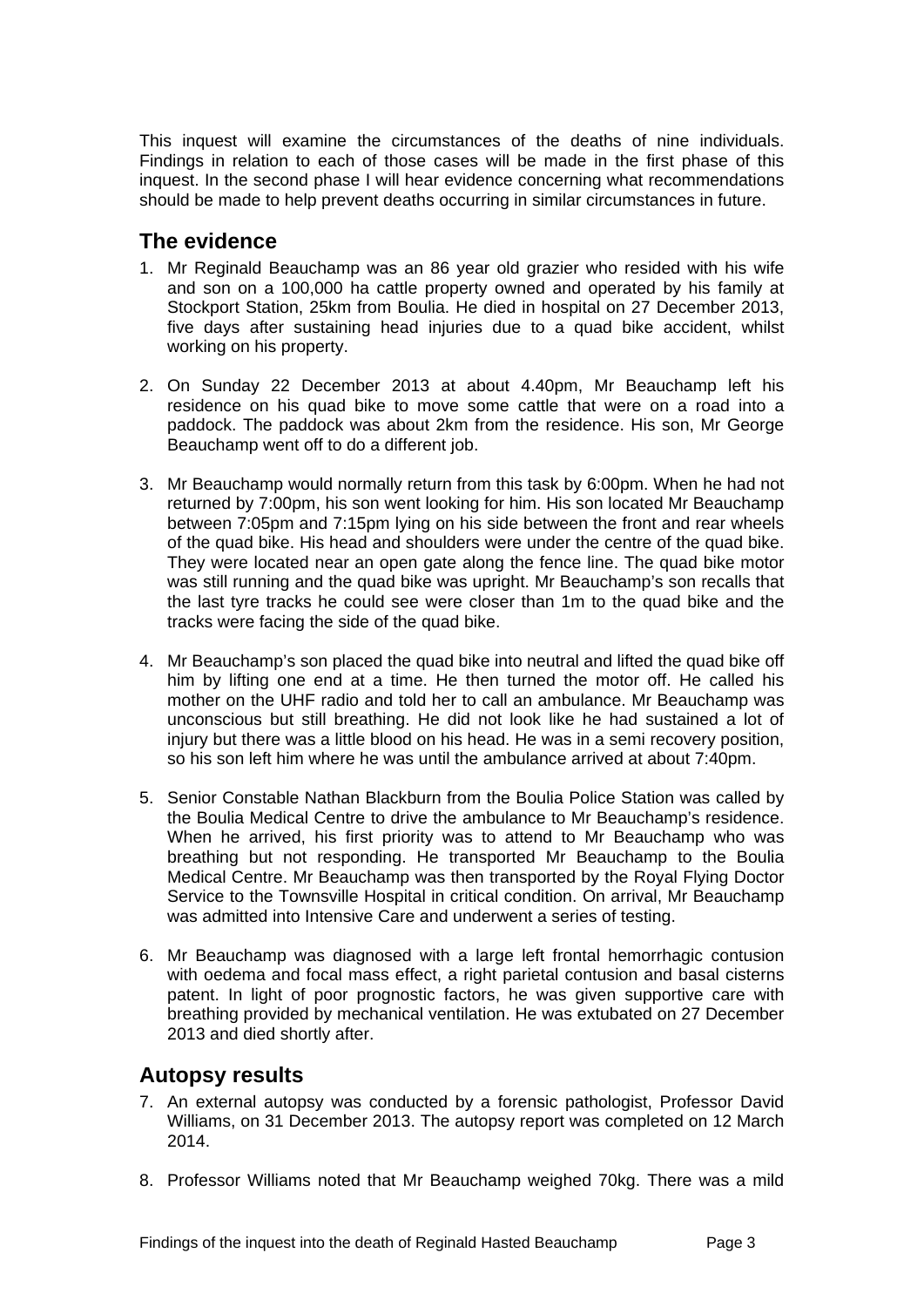degree of truncal obesity. The back of the body was relatively free of injury but the central parts of the chest had bruises.

- 9. There was an abrasion on the right cheek 2.1cm across. There appeared to be dried blood on the forehead, especially the right side of the forehead but also at the area in front of the left ear. There was no palpable fracture to the back of the head.
- 10. Professor Williams concluded that the appearances seen in the body, coupled with the medical charts, indicated a closed head injury. Toxicology testing was conducted and there were no alcohol or drugs detected.
- 11. Professor Williams found that the medical cause of death was:
	- *1(a). Head injury due to, or as a consequence of*
	- *1(b). Quad bike accident (rider)*

## <span id="page-4-0"></span>**The investigation**

- 12. Senior Constable Nathan Blackburn from the Boulia Police Station first attended the scene as the ambulance driver. He took versions of events from family at the Boulia Medical Centre after transporting Mr Beauchamp there. The relieving Officer in Charge of the Boulia Police Station, Acting Sergeant Neale Meshane, attended the scene later that evening to take photos but given the time of the night, the photos were unclear and were not produced.
- 13. The following morning, Senior Constable Blackburn returned to the scene and took photographs and measurements of vehicle tracks and points of interest.
- 14. Senior Constable Blackburn had some experience in riding quad bikes but had never conducted an investigation into a quad bike incident before.
- 15. A police reporting officer and initial investigating officer, Constable Shannon Luke from the Stuart Police Station, submitted an undated Form 1 to the Coroner. He had not attended the scene. When further information was requested, Senior Constable Blackburn submitted police reports in the form of statements dated 21 June 2014 and 30 July 2014. He provided oral evidence at the inquest.
- 16. Senior Constable Blackburn's investigation was to a satisfactory standard in the circumstances. He agreed in oral evidence that quad bike specific investigation training and a standardised template for quad bike investigations would be useful.
- 17. Senior Constable Blackburn located the quad bike nose first into the paddock fence approximately 5–10m from where Mr Beauchamp was located. He provided a useful diagram of the scene.
- 18. He observed damage to the front bull bar, resulting in the front plastic panels being pushed rearward. The digital display unit, which had been previously held on by zip ties, had been snapped off and was found separate from the quad bike. The handle bars had been bent or pushed down and backwards and the front left tyre was flat.
- 19. Mr Beauchamp's son advised police that he believed the damage to the front of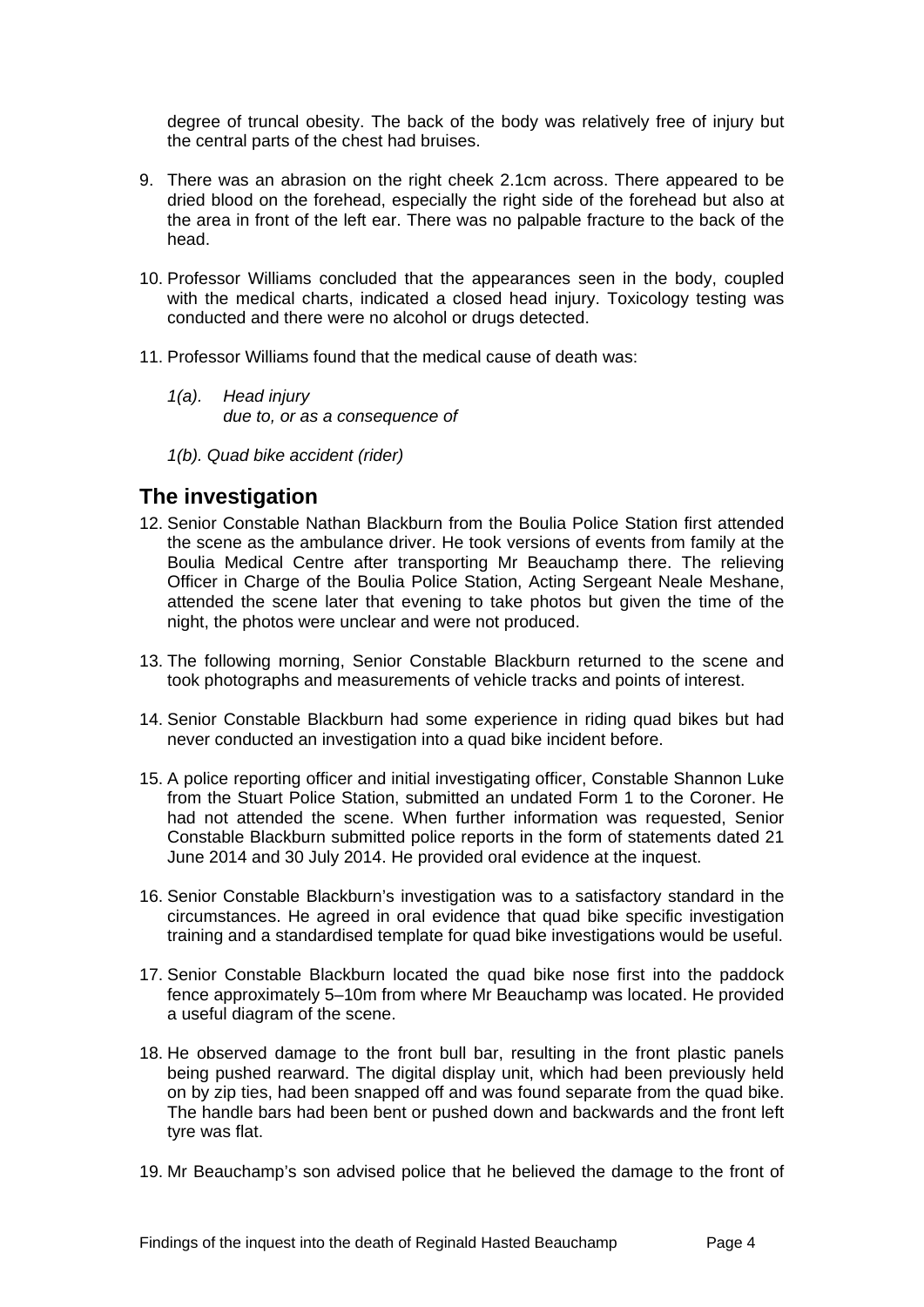the quad bike suggested his father had either run into something or flipped the quad bike. The fact that zip ties had been used to hold together the instrument panel on the quad bike suggests that it was likely already damaged.

- 20. Mr Beauchamp's wife and son felt that Mr Beauchamp must have suffered a medical incident.
- 21. Senior Constable Blackburn had not expressed an opinion as to the cause of the incident in his police report to the Coroner. At the inquest, various scenarios were discussed with Senior Constable Blackburn.
- 22. The precise circumstances in which Mr Beauchamp came off the quad bike are still uncertain. There were no eye witnesses to the incident and the tyre tracks and other scene information is puzzling. What is clear from the scene is that it is highly unlikely that the quad bike rolled. It would seem that the most likely possibilities are that:
	- a. Mr Beauchamp was attempting to close the gate by nudging the edge of the gate with his quad bike. It was a very hot day and Mr Beauchamp had difficulties walking. He may not have wanted to manually push the gate closed. As it was a swinging gate, it could have easily been pushed by the quad bike. This would have involved force and acceleration and may also account for some of the damage to the front of the quad bike. His quad bike may have slipped off the edge of the gate and led to him continuing forward at speed and losing control of the quad bike.; or
	- b. Mr Beauchamp was heading towards the gate and collided with the gate; or
	- c. Mr Beauchamp was either heading towards the gate whilst mustering cattle, or in the absence of cattle, had to do a sharp turn just prior to the gate to avoid it, leading to him losing control of the quad bike. This scenario could explain the tyre track loops in the paddock. However, there were no visible markings to suggest that there had been any cattle in the vicinity of the tracks; and/or
	- d. Mr Beauchamp suffered from a medical incident and 'blacked out', as had happened on previous occasions. This is quite possible given Mr Beauchamp's age and medical conditions.

#### <span id="page-5-0"></span>**Quad bike details**

- 23. The quad bike was a 2008 model Suzuki King Quad 750AXI and had been purchased new by Mr Beauchamp.
- 24. The quad bike had a home made bull bar on the front. There were no other accessories or modifications to the quad bike. There was no Crush Protection Device (CPD) or Roll Over Protection System (ROPS) installed.

#### <span id="page-5-1"></span>**Mechanical inspection**

25. On 8 January 2014, an accredited automotive engineer, Mr Grant Jensen from Remote Mechanical Services in Boulia, inspected the quad bike in the presence of Senior Constable Blackburn. He reported his results to Workplace Health and Safety Queensland (WHSQ) on 22 January 2014.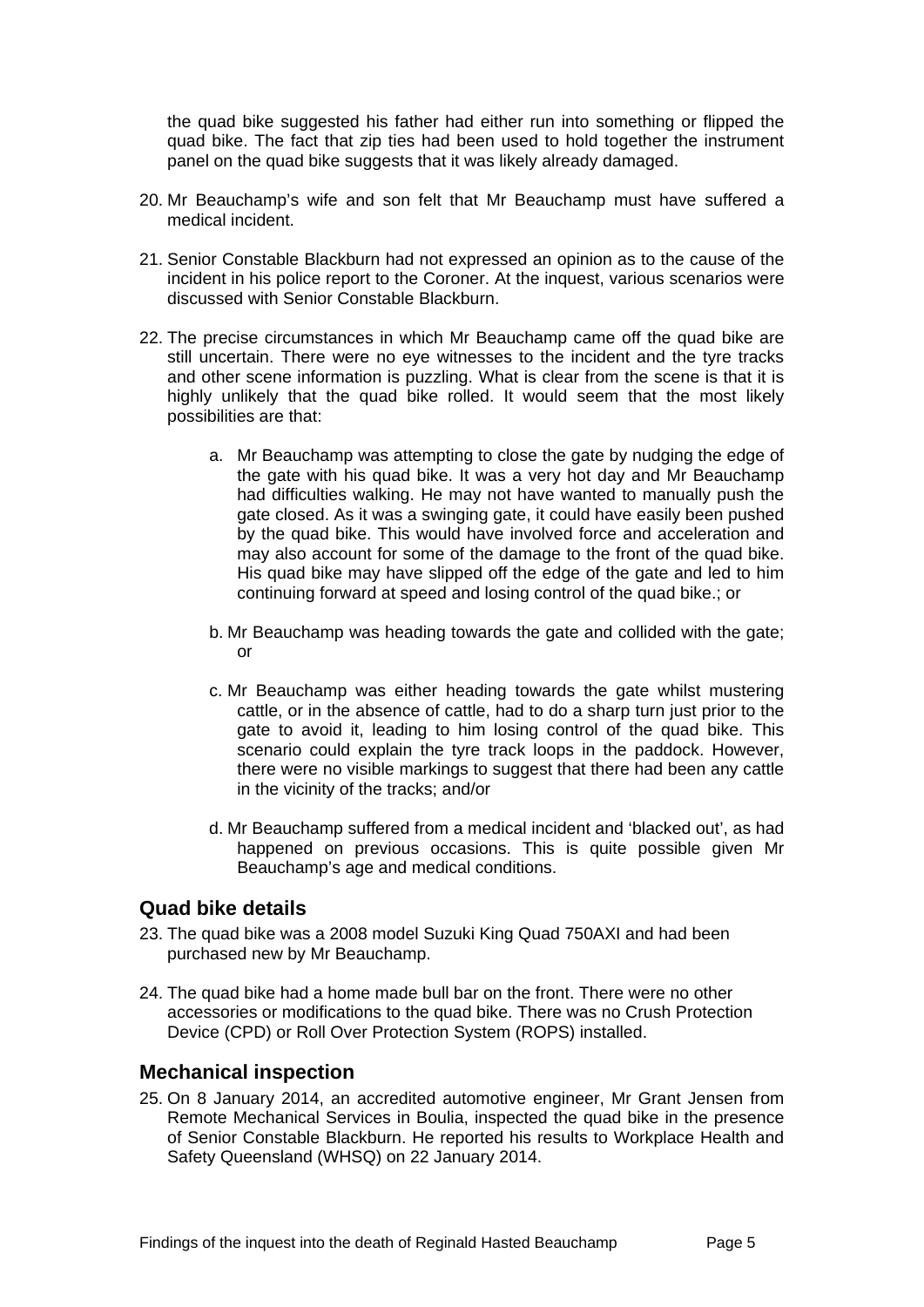- 26. Mr Jensen determined that at the time of the incident, the quad bike had very slight free play in the steering tie rod end but no pre-existing defects that would have contributed to the incident.
- 27. Mr Jensen noted that the handlebars had been pushed straight down into the knee guards; the instrument cluster was broken off and only attached by a wire, along with the horn. The front plastic guards were popped out of their mounting points but were still attached to the quad bike. A front light metal black guarding frame was out of shape too.
- 28. In oral evidence, Senior Constable Blackburn advised that he had test ridden the quad bike at the back of the holding yards to try and account for what may have happened. He was almost thrown off the quad bike when he attempted to turn the quad bike due to the lowered handlebars. He noted that the assumption has been that the handlebars were lowered as a result of the incident, but given it is evident there had been a previous incident where damage occurred, it is possible they were already in that position prior to the incident. If so, this would also have contributed to the loss of control of the quad bike.
- 29. Tyre pressures were not taken at the scene. In Mr Jensen's original mechanical inspection report, he noted a slow leaking left front tyre but after discussion with Senior Constable Blackburn and understanding the markings on the ground, he did not believe it contributed to the incident.
- 30. In an addendum statement dated 4 August 2014, Mr Jensen advised that at the time of his mechanical inspection, he had not checked the tyre pressure of any tyres because they all seemed inflated to a useable operational pressure. Senior Constable Blackburn had informed him that there was a slow leak in the left front tyre, which Mr Beauchamp had been inflating every time he used the quad bike.
- 31. It is unknown whether Mr Beauchamp inflated the leaking left tyre prior to riding the quad bike on 22 December 2013. Had he not have inflated the tyre, this is also likely to have contributed to the loss of control.
- 32. It is also unknown what tyre pressures were maintained for all four tyres. This inquest has heard evidence that the low profile and aggressive tread of quad bike tyres often give people a mistaken impression that they are adequately inflated when they are not. The reverse situation also seems common – that people over inflate their quad bike tyres. If all four tyre pressures were not in accordance with the manufacturer's recommendations, it is also possible this could have contributed to the loss of control.

#### <span id="page-6-0"></span>**Terrain and conditions**

- 33. The police photographs taken of the incident location show that the terrain was a flat, barren paddock, with exposed dirt and no vegetation of any kind. There was no evidence of anything on the ground of the paddock that may have caused the quad bike to lose control.
- 34. On the day of the incident, the maximum temperature on the station was in excess of 40 degrees Celsius. The weather was fine.
- 35. In oral evidence, Senior Constable Blackburn advised that Mr Beauchamp's son thought that his father may have suffered from a medical incident and simply sought refuge under his quad bike for shade. However, this appears unlikely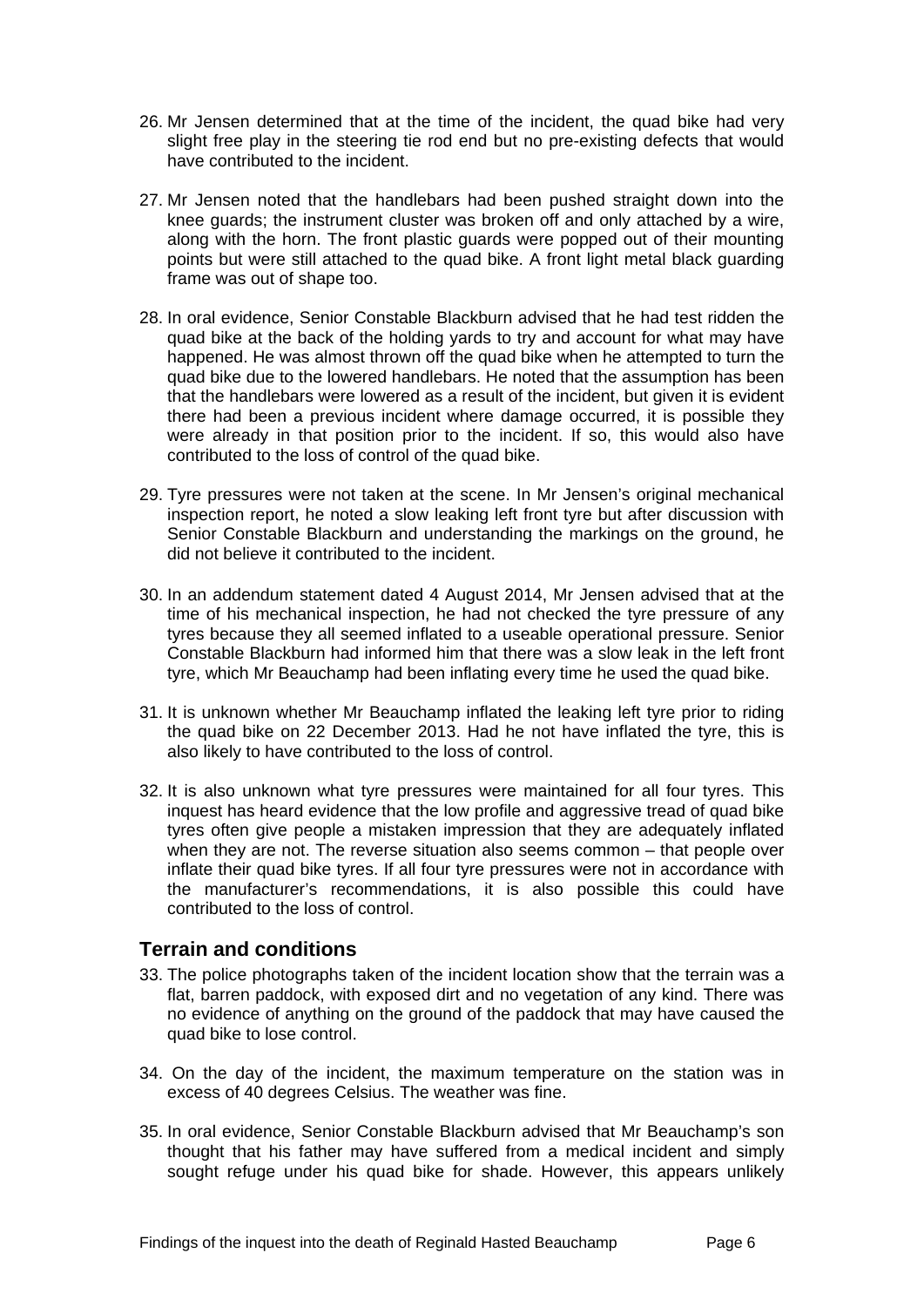given that the quad bike was still running and would also have been very hot.

There is no indication of any visibility issues caused by weather at the time of the incident.

#### <span id="page-7-0"></span>**Speed**

- 36. There is no evidence to suggest the speed Mr Beauchamp was travelling at the time. However, it is unlikely, given Mr Beauchamp's usual quad bike riding habits that he was riding the quad bike at a reckless speed. There was dirt flicked up to the side of the tyre tracks near the gate, suggesting there had been an incident involving acceleration near that point.
- 37. Mr Beauchamp's son described him as a very careful and capable operator. He was very steady in how he used the machinery, not ever getting a lot of pace up and he used a wide arc to turn. His wife also described him as a careful and slow driver. Mr Beauchamp was riding alone, although his son and wife knew where he was.

#### <span id="page-7-1"></span>**Medical conditions**

- 38. Records obtained from the Department of Transport and Main Roads show that Mr Beauchamp had his driver's licence suspended on 12 July 2012 due to a medical condition. Although he would not technically have been prohibited from driving a vehicle on private property, the loss of his driver's licence indicates that he may not have been able to ride a quad bike safely.
- 39. Mr Beauchamp's discharge summary from the Townsville Hospital indicates that he had a past history of peripheral vascular disease, non insulin dependent diabetes, Ischaemic heart disease and Cerebrovascular disease.
- 40. Mr Beauchamp's wife noted he had a few health issues, including type II diabetes. He had also apparently passed out two times in recent years. The last time was in July 2012. Their daughter was home on both occasions and the Boulia ambulance was called to assist.
- 41. Mr Beauchamp's daughter, Ms Marguax Sachs, also indicated her father was in very poor health.
- 42. Mr Beauchamp's son advised police that his father was a bit unsteady and rough on the ground but had no problems with flexibility. He thinks that his father probably had a medical incident on the quad bike as he could see no other way this could have happened to him. Mr Beauchamp's wife also thinks there must have been a medical issue as he was always really careful when he used machinery and she does not believe he would have crashed.
- 43. Senior Constable Blackburn had seen Mr Beauchamp around town on occasions, and in oral evidence he noted that his observations were that Mr Beauchamp often needed assistance to get around.

#### <span id="page-7-2"></span>**Personal Protection Equipment**

- 44. Mr Beauchamp did not normally wear a helmet when riding his quad bike and was not wearing a helmet at the time of the incident.
- 45. It is unknown what, if any, other personal protective equipment was worn by Mr Beauchamp.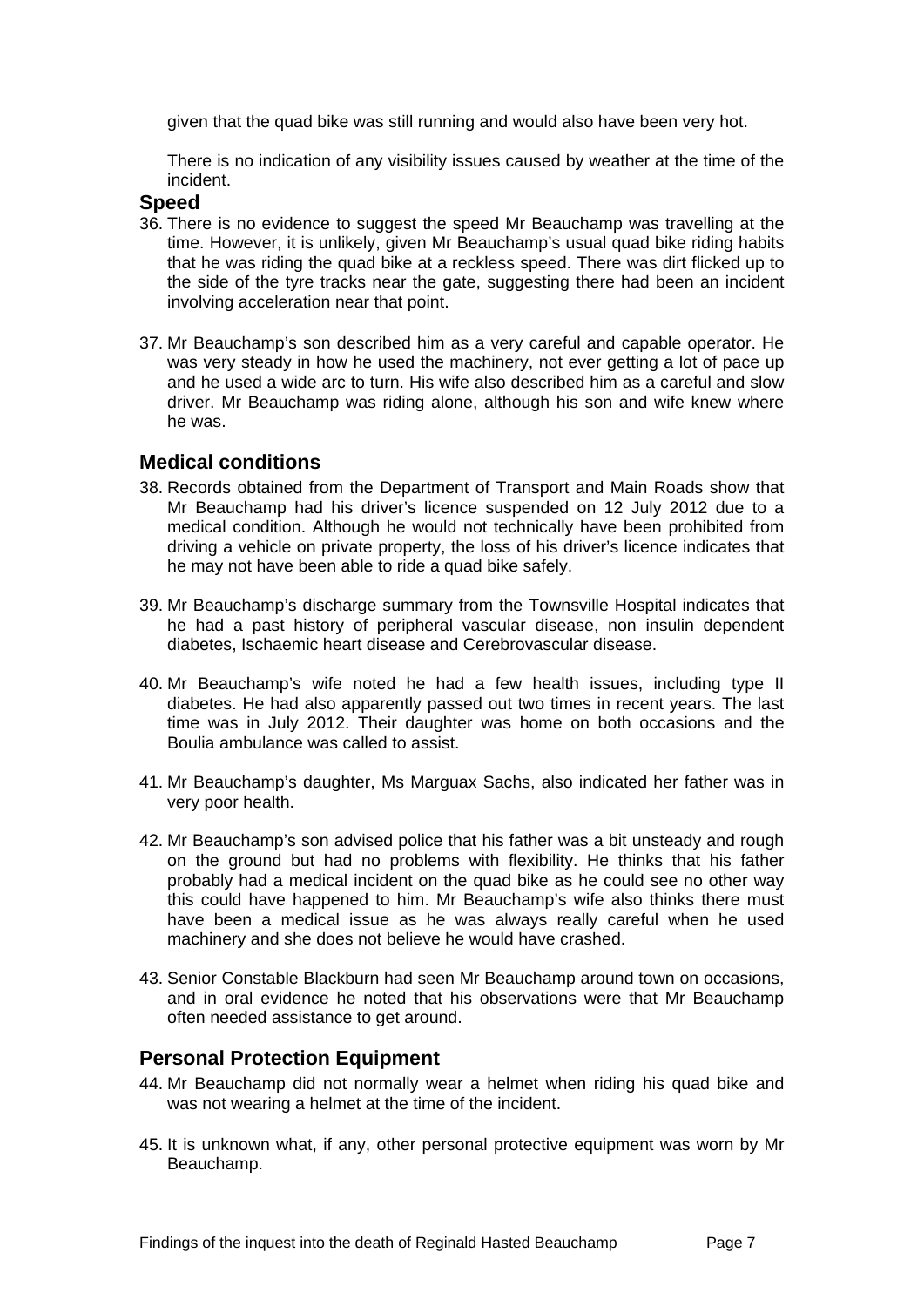### <span id="page-8-0"></span>**Training and safety issues**

- 46. Mr Beauchamp had never received any formal or informal quad bike rider training.
- 47. Mr Beauchamp's son advised police that he was not aware of whether his father had read the owner's manual or watched the safety video after he bought the quad bike.
- 48. Mr Beauchamp took an active role in the operation of the station and used the quad bikes, forklifts and motor vehicles on the property regularly. Mr Beauchamp had owned and operated the quad bike for a number of years, having purchased it new.
- 49. Mr Beauchamp had operated the cattle station since 1951. He was a very experienced grazier and would have been very familiar with the area and the incident location, having worked on the land since he was 16 years of age.

#### <span id="page-8-1"></span>**Workplace health and safety issues**

- 50. WHSQ conducted an investigation into the incident after receiving notification from the police on 2 January 2014. Their investigation was concluded on 31 March 2014.
- 51. Although a contravention was identified by WHSQ in relation to operating the quad bike without wearing appropriate personal protective equipment (i.e.. a helmet), Mr Beauchamp was identified as the duty holder. In the circumstances, and considering that it was a family business, no notices were issued by WHSQ for the contravention.

#### <span id="page-8-2"></span>**Emergency services response**

- 52. Mrs Beauchamp has expressed concern that she had difficulty with the emergency services call centre accepting their address. She said that this was somewhat frustrating and unnecessary as Boulia is a small community and everyone knows where everyone lives and they are on a major road.
- 53. Senior Constable Blackburn advised that when he received the call from the Boulia Medical Centre, he immediately knew the residence they were referring to because he was aware of where Stockport Station was.
- 54. The ambulance response time was appropriate in the circumstances.

#### <span id="page-8-3"></span>**Conclusions**

- 55. Mr Beauchamp died as a result of head injuries when he fell from his quad bike. I accept he was taking a risk in continuing to ride the quad bike at his age and with his health conditions and in not wearing a helmet. He had been a farmer all his working life and no doubt was engaging in something he loved.
- 56. The evidence at the scene is confusing as to what happened. I do not think he was affected by cattle in the yard as the photographs show very clear evidence of the quad bike tracks in the soft dirt but no signs of cattle tracks.
- 57. It seems likely he suffered from some other physical incapacity due to his health and/or in combination with the very hot weather. This has brought him to travel in the loop fashion he did and it is likely he hit the gate and pushed it back, but not intentionally. In doing so he came off the quad bike a short distance away. His